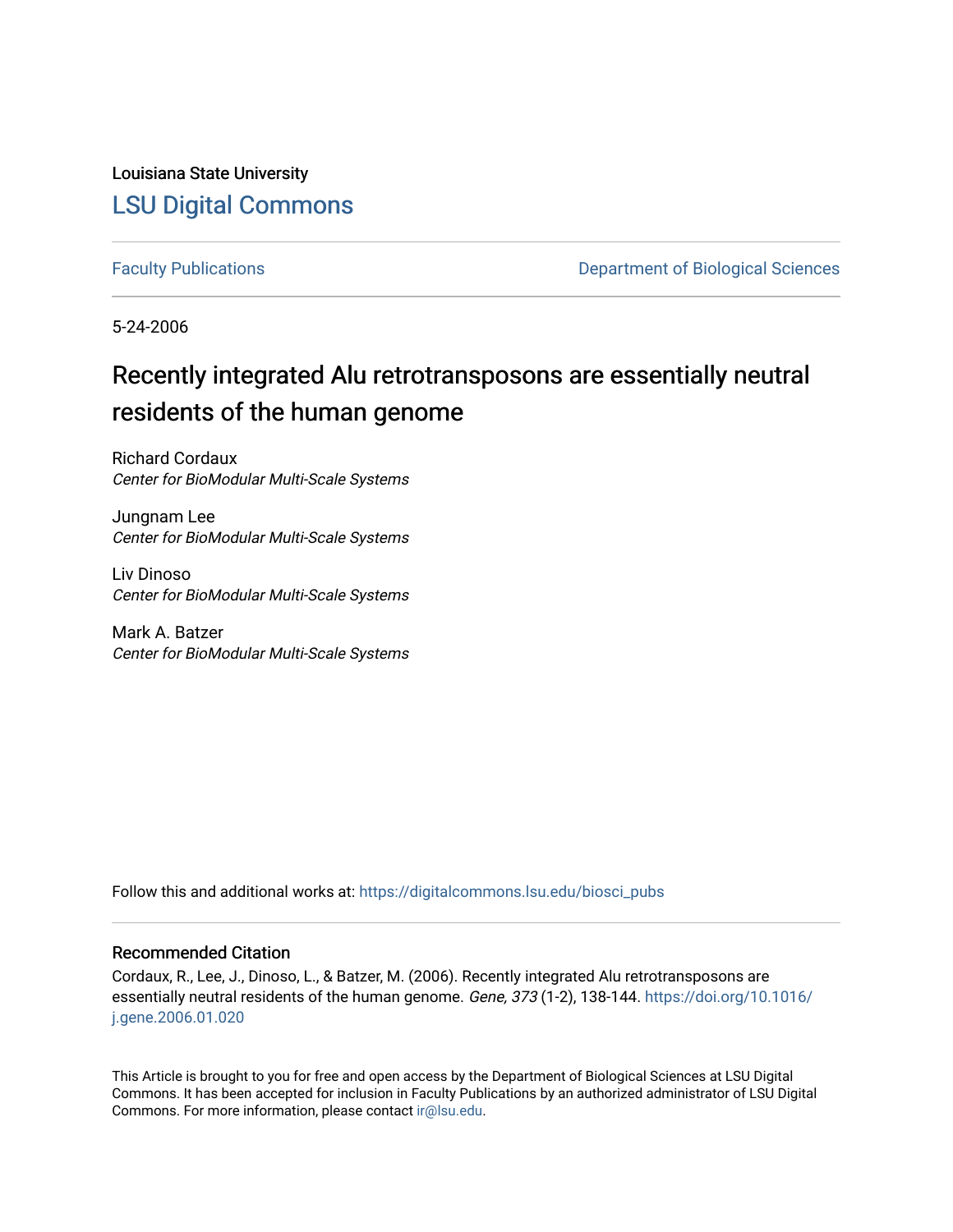

Available online at www.sciencedirect.com



Gene 373 (2006) 138–144



www.elsevier.com/locate/gene

## Recently integrated Alu retrotransposons are essentially neutral residents of the human genome

Richard Cordaux, Jungnam Lee, Liv Dinoso, Mark A. Batzer  $*$ 

Department of Biological Sciences, Biological Computation and Visualization Center, Center for BioModular Multi-scale Systems, Louisiana State University, 202 Life Sciences Building, Baton Rouge, LA 70803, USA

> Received 16 December 2005; received in revised form 18 January 2006; accepted 21 January 2006 Available online 9 March 2006 Received by W. Makalowski

#### Abstract

Alu elements represent the largest family of human mobile elements in copy number. A controversial issue with implications for both  $Au$ biology and human genome evolution is whether selective pressures are affecting Alu elements on a large scale. To address this issue, we analyzed the genomic distribution of the three youngest known human Alu subfamilies (Ya5a2, Ya8 and Yb9) in conjunction with their insertion polymorphism status in the human population, since selection can only act on polymorphic elements. Our results indicate that: (i) polymorphic and fixed recently integrated Alu elements are found in genomic regions whose GC contents are statistically indistinguishable, and (ii) recently integrated Alu elements are inserted randomly, regardless of the GC content of the surrounding genomic DNA. These results provide strong evidence that recently integrated "young" Alu elements are not subject to positive or negative selection on a large scale. Therefore, young Alu elements can be regarded as essentially neutral residents of the human genome. These results also imply that selective processes specifically targeting  $\Lambda l$ u elements can be ruled out as explanations for the accumulation of  $\Lambda l$ u elements in GC-rich regions of the human genome. © 2006 Elsevier B.V. All rights reserved.

Keywords: Alu elements; SINEs; Retrotransposons; Human; Recently integrated subfamilies; Neutral evolution

## 1. Introduction

Mobile elements constitute nearly half of the human genome ([Lander et al., 2001\)](#page-6-0). Among them are Alu retrotransposons, ∼300-bp-long interspersed repeats which have been inserting in primate genomes for the past 65 million years (My) [\(Batzer and](#page-6-0) [Deininger, 2002\)](#page-6-0). They have reached over one million copies in the human genome, making them the largest family of human mobile elements by copy number ([Lander et al., 2001; Batzer](#page-6-0) [and Deininger, 2002\)](#page-6-0). Alu elements have had a substantial impact on the architecture of the genome, and their ongoing expansion has resulted in various genetic disorders [\(Deininger](#page-6-0) [and Batzer, 1999; Batzer and Deininger, 2002; Bailey et al.,](#page-6-0) [2003; Deininger et al., 2003; Chen et al., 2005\)](#page-6-0). The long-lasting presence of Alu elements along with their high copy number in the genome raises questions regarding the interactions of these

elements with their primate host genomes during evolution. Do they possess a function that could lead to their massive positive selection? Are they simply neutral residents of the genome? Or, given that there is evidence of negative selection against at least some Alu insertions, does negative selection represent an important force acting on Alu elements?

Several potential functions have been proposed for Alu elements, such as stimulation of protein synthesis under stress conditions and regulation of gene expression ([Schmid, 1998](#page-7-0)). These functions could drive the positive selection of Alu elements. On the other hand, it has been noted that "although there are numerous cases where individual Alu elements have had a positive impact on the human genome, it might be argued that none of them has been confirmed as a function" [\(Deininger](#page-6-0) [and Batzer, 1999\)](#page-6-0). Nevertheless, in the seminal publication of the human genome sequence, it was reported that *Alu* elements are not uniformly distributed across the human genome, as older  $\Delta l$ u elements are preferentially found in GC-rich regions while younger Alu elements are slightly more abundant in AT-rich regions [\(Lander et al., 2001](#page-6-0)). This distribution shift was

Abbreviations: My, million years.

<sup>⁎</sup> Corresponding author. Tel.: +1 225 578 7102; fax: +1 225 578 7113. E-mail address: [mbatzer@lsu.edu](mailto:mbatzer@lsu.edu) (M.A. Batzer).

<sup>0378-1119/\$ -</sup> see front matter © 2006 Elsevier B.V. All rights reserved. [doi:10.1016/j.gene.2006.01.020](http://dx.doi.org/10.1016/j.gene.2006.01.020)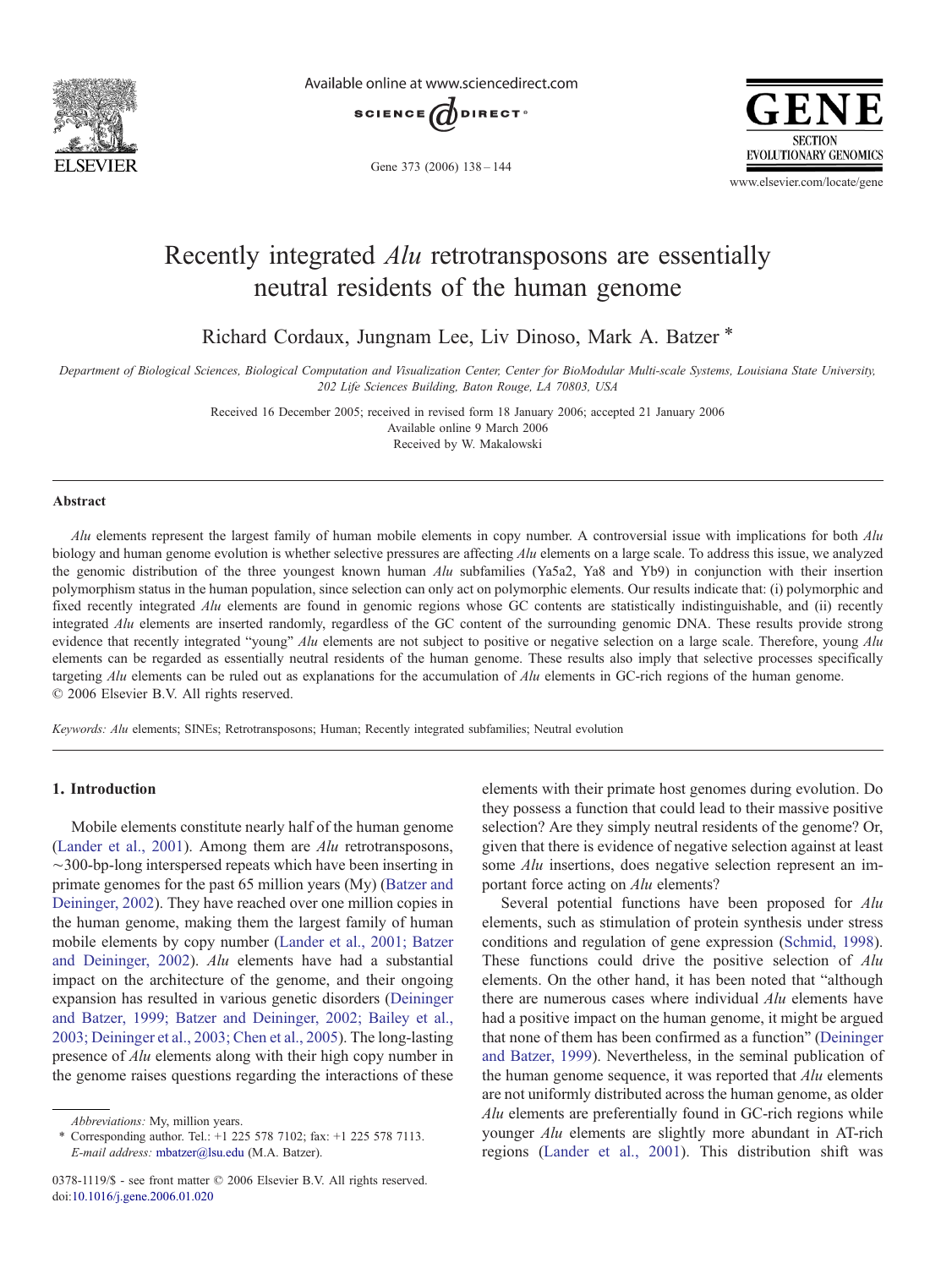interpreted as evidence of positive selection on the Alu family due to forces acting to maintain them in GC-rich, gene-rich regions [\(Lander et al., 2001\)](#page-6-0). Subsequently, this conclusion was questioned based on inconsistencies with population genetics theory regarding the time scale on which the selective process would occur ([Brookfield, 2001; Batzer and Deininger, 2002\)](#page-6-0). However, a recent comparison of the human and chimpanzee genome sequences suggested that the Alu distribution shift might take place in a time window that is more compatible with population genetics predictions ([Chimpanzee Sequencing and](#page-6-0) [Analysis Consortium, 2005\)](#page-6-0) and consequently with a possible selective process acting on *Alu* elements.

Because selection can only operate while *Alu* elements are polymorphic for insertion presence/absence in the human population, a positive selection-based model predicts that Alu elements fixed in the population (i.e. present in all individuals) should be preferentially found in GC-rich regions as a result of the completed selection process. By contrast, polymorphic elements are expected to show a more even distribution between AT-rich and GC-rich regions (more closely reflecting the initial insertion pattern of Alu elements) because the selection process is still incomplete. On the other hand, if Alu elements are not positively selected to accumulate in GC-rich regions of the genome, polymorphic and fixed elements are predicted to show similar genomic distributions. To test these hypotheses, we determined the insertion polymorphism status and genomic distribution for *Alu* elements belonging to the three youngest known human Alu subfamilies (Ya5a2, Ya8 and Yb9). An analogous approach has previously been used to test for selection on the base composition of isochores ([Belle and](#page-6-0) [Eyre-Walker, 2002](#page-6-0)). By contrast, here we focused exclusively on the youngest Alu subfamilies: (i) to ensure that any distribution shift between fixed and polymorphic elements could not be ascribed to non-selective, time-dependent processes that might take place in older subfamilies which possess lower levels of polymorphic elements, and (ii) to include in the analyses most known copies in each subfamily, thus avoiding any bias that could potentially arise from the analysis of very large Alu subfamilies for which subsets of elements would have to be selected.

## 2. Materials and methods

#### 2.1. Identification of the youngest human Alu elements

The three youngest known human Alu subfamilies Ya5a2, Ya8 and Yb9 have been previously described but only subsets of these subfamilies were analyzed for polymorphism [\(Roy et al.,](#page-7-0) [1999; Roy et al., 2000; Roy-Engel et al., 2001](#page-7-0)). To obtain a more exhaustive view of these subfamilies, we screened the May 2004 freeze of the human genome sequence available in the UCSC genome database (<http://genome.cse.ucsc.edu/>), using the BLAT program and the subfamily consensus sequences as queries. In addition, we performed searches with subfamily-specific oligonucleotide sequences (Ya5a2: AGA-GATCGAGACCATCCCGGCTAAAACGGTGAA - ACCCCGTCTCTACTAAAAATACAAAAAAA; Ya8:

## CTACAAAAAATAGCCGGGCGTAGTGGCGGGCGCCTG-TAGTCCT; Yb9: TAGCCGGGCGCGGTGGCGGG-CGCCTGTAGTCCCAGCTACTG).

#### 2.2. PCR amplification

Alu elements were extracted along with 1000bp of genomic sequence flanking each element on both sides. The Repeat-Masker program [\(http://www.repeatmasker.org/cgi-bin/WEB-](http://www.repeatmasker.org/cgi-bin/WEBRepeatMasker)[RepeatMasker\)](http://www.repeatmasker.org/cgi-bin/WEBRepeatMasker) was then used to annotate all known repeat elements within the extracted flanking sequences. Oligonucleotide primers were designed in repeat-free portions (if any) of the flanking sequences of Alu loci, using the program Primer3 ([http://frodo.wi.mit.edu/cgi-bin/primer3/primer3\\_www.cgi](http://frodo.wi.mit.edu/cgi-bin/primer3/primer3_www.cgi)).

To determine the polymorphism status of the Alu elements in the human population, we genotyped them in a representative human population panel composed of DNA samples from 20 African Americans, 20 Europeans, 20 Asians (isolated from peripheral blood lymphocytes and available from previous studies in our lab) and 20 South Americans (HD17 and HD18 cell line panels purchased from the Coriell Institute for Medical Research). PCR amplification of each locus was performed in 25-μl reactions, using 280 nM of each oligonucleotide primer,  $200 \mu M$  dNTPs in 50mM KCl, 2.0mM MgCl<sub>2</sub>, 10mM Tris-HCl (pH 8.4), 2.5 units Taq DNA polymerase and 20 ng DNA. Reactions were subjected to an initial denaturation step of 95 °C for 5 min, followed by 35 cycles of 30 s at  $95^{\circ}$ C, 30 s at optimal annealing temperature and 1min at 72 °C, followed by a final extension step at 72°C for 10min. Resulting PCR products were separated on 2% agarose gels, stained with ethidium bromide and visualized using UV fluorescence. Detailed information on each locus including primer sequences, annealing temperature, PCR product sizes, chromosomal location and polymorphism status is published as Supplemental Table S1 and is also available in the Publications section of our website [\(http://](http://batzerlab.lsu.edu) [batzerlab.lsu.edu](http://batzerlab.lsu.edu)).

## 2.3. Analyses of Alu subfamily sequence variation

The software NETWORK version 4.1 ([http://www.fluxus](http://www.fluxus-technology.com/sharenet.htm)[technology.com/sharenet.htm\)](http://www.fluxus-technology.com/sharenet.htm) [\(Bandelt et al., 1999](#page-6-0)) was used to calculate the proportion of elements within each subfamily that are identical to the subfamily consensus sequence and to determine the age of the subfamilies. We used an average mutation rate of 0.7965 (231 × 0.0015+50 × 0.0015 × 6) mutations per Alu element per My (or one mutation per Alu element per 1.2555My), based on the consensus sequence of the AluY subfamily which contains 231 non-CpG sites assumed to mutate at a neutral mutation rate of 0.0015 mutations per site per My ([Miyamoto et al., 1987](#page-6-0)) and 50 CpG sites estimated to mutate 6 times faster than non-CpG sites ([Xing et al., 2004\)](#page-7-0).

We also conducted BLAST searches of the human genome reference sequence [\(http://www.ncbi.nlm.nih.gov/genome/seq/](http://www.ncbi.nlm.nih.gov/genome/seq/HsBlast.html) [HsBlast.html](http://www.ncbi.nlm.nih.gov/genome/seq/HsBlast.html)) using the Ya5 and Yb8 Alu consensus sequences ([Carter et al., 2004; Otieno et al., 2004](#page-6-0)) as queries and the following parameters: expect threshold of  $1e^{-100}$  and no filter. We identified a total of 155 autosomal exact matches, out of a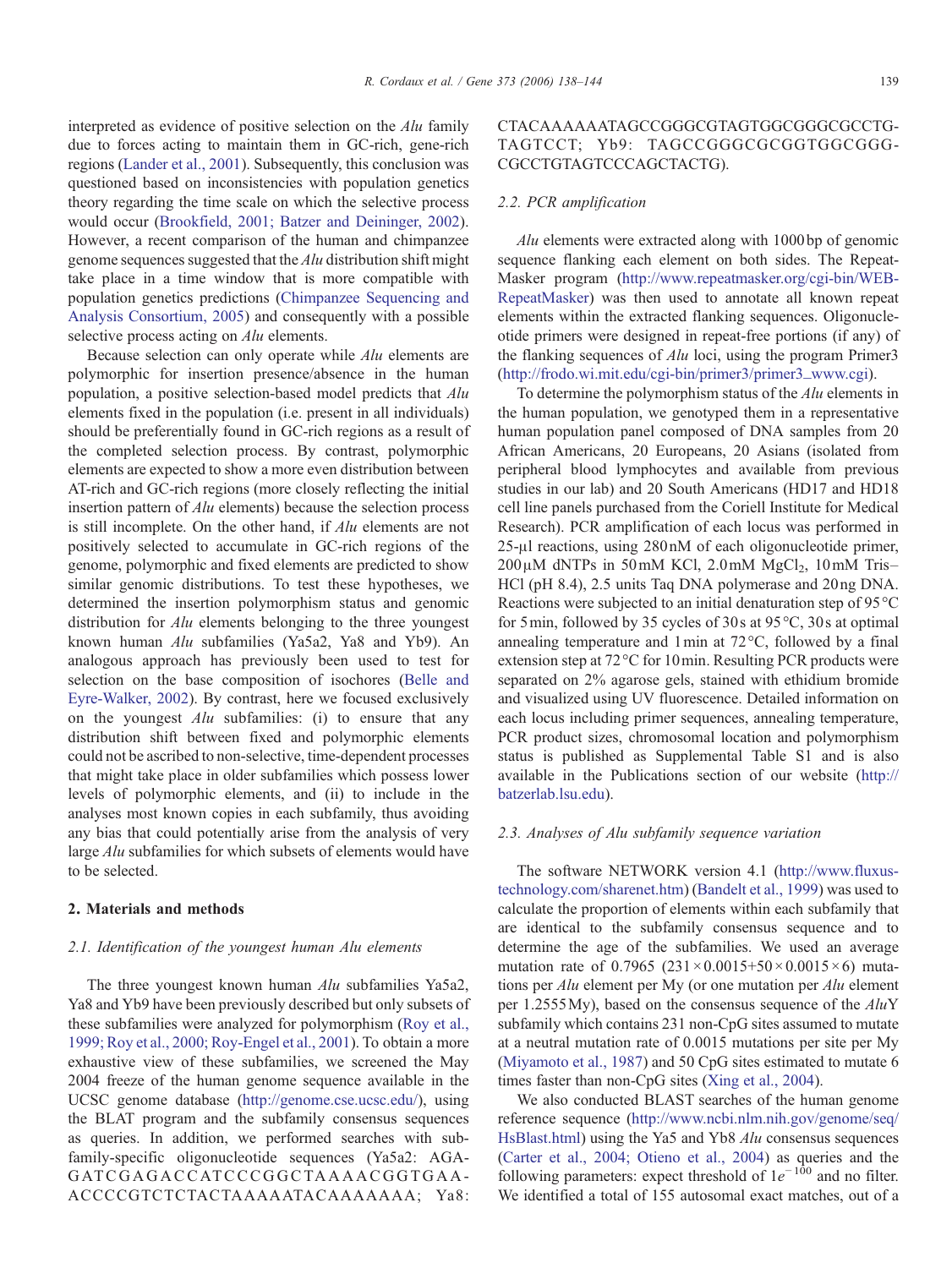<span id="page-3-0"></span>Table 1 Characteristics of the three youngest known human Alu subfamilies

| Alu subfamily                                                                                    | Ya5a2                        | Ya8                          | Yb9                          |
|--------------------------------------------------------------------------------------------------|------------------------------|------------------------------|------------------------------|
| Copy number in human genome<br>$Age \pm SD$ (million years)<br>Proportion of copies identical to | 46<br>$0.63 \pm 0.14$<br>65% | 36<br>$1.36 \pm 0.26$<br>28% | 57<br>$1.78 \pm 0.24$<br>26% |
| consensus                                                                                        |                              |                              |                              |

total of ∼2850 Ya5 and Yb8 copies in human autosomes [\(Carter](#page-6-0) [et al., 2004; Otieno et al., 2004\)](#page-6-0).

#### 2.4. Analyses of flanking sequence GC content

We extracted 10kb of genomic sequence flanking each side of the 139 young Alu elements via the UCSC genome database. We then used the GeeCee program ([http://bioweb.pasteur.fr/](http://bioweb.pasteur.fr/seqanal/interfaces/geecee.html) [seqanal/interfaces/geecee.html](http://bioweb.pasteur.fr/seqanal/interfaces/geecee.html)) to calculate the percentage of GC nucleotides in all 20-kb sequence windows. Descriptive statistics and statistical tests were performed using an Excel spreadsheet.

#### 3. Results

## 3.1. Polymorphism status of the youngest human Alu elements

Using subfamily consensus sequences and subfamily-specific oligonucleotides as queries, we identified a total 139 autosomal Alu elements belonging to the Ya5a2, Ya8 and Yb9 subfamilies in the human genome reference sequence ([Lander et](#page-6-0) [al., 2001\)](#page-6-0). Our genome-wide subfamily copy numbers (Table 1) are similar to those reported in previous studies ([Roy et al., 1999;](#page-7-0) [Roy et al., 2000; Roy-Engel et al., 2001](#page-7-0)), suggesting that our detection strategy based on two different types of query sequences recovered most (if not all) Ya5a2, Ya8 and Yb9 Alu elements contained in the human genome reference sequence. A network analysis [\(Bandelt et al., 1999; Cordaux et al., 2004\)](#page-6-0) of subfamily sequence variation confirmed that the three Alu subfamilies are very recent in origin, with estimated ages ranging from 0.6 to 1.8My (Table 1). Another line of evidence further supporting the very recent origin of these Alu elements is that within each subfamily, a large proportion of the copies (26– 65%, Table 1) are identical to their subfamily consensus sequences. By comparison, only ∼5% of the autosomal copies of the older Ya5 and Yb8 subfamilies are identical to their subfamily consensus sequences, as demonstrated by BLAST searches of the human genome reference sequence (see Materials and methods section).

To determine the insertion polymorphism status in the human population for the Alu elements belonging to the Ya5a2, Ya8 and Yb9 Alu subfamilies, we genotyped all the elements for which PCR assays could be designed. Some elements have inserted within other repeated sequences and were therefore not amenable to PCR. However, we were able to determine the polymorphism status of the majority (74%) of these Alu elements. Each of the 103 Alu elements was genotyped in a panel of 160 human chromosomes, resulting in the recovery of 60 fixed and 43 polymorphic elements. The high proportion of polymorphic elements (42%) provides additional evidence for the recent origin of the Ya5a2, Ya8 and Yb9 Alu subfamilies ([Roy et al., 1999; Roy et al., 2000; Roy-Engel et al., 2001](#page-7-0)).

#### 3.2. Genomic distribution of the youngest human Alu elements

Next, we calculated the GC content of 20-kb windows of flanking genomic DNA centered on each *Alu* element, and we compared the genomic distribution of fixed and polymorphic recently integrated Alu elements. We found that the average GC contents of fixed and polymorphic elements within each subfamily are similar (Table 2), and  $t$ -tests showed that these data are not significantly different within any of the subfamilies (Ya5a2,  $P=0.67$ ; Ya8,  $P=0.08$ ; Yb9,  $P=0.40$ ). This suggests that within each subfamily, Alu elements are found in similar genomic environments regardless of their polymorphism status. To test for heterogeneity in flanking GC content among Alu subfamilies, we performed *t*-tests using the elements regardless of their polymorphism status. We found that there is no significant difference among the different Alu subfamilies (Ya5a2 vs. Ya8,  $P=0.64$ ; Ya5a2 vs. Yb9,  $P=0.58$ ; Ya8 vs. Yb9,  $P= 0.33$ ). These results indicate that it is reasonable to pool the data from the different Alu subfamilies to increase the sample sizes of the categories to be compared, and thereby the statistical power of the tests. A t-test comparing the flanking GC contents of fixed and polymorphic Alu elements with the combined data from the three subfamilies also showed no significant difference  $(P= 0.83)$ . We emphasize here that this test leads to the same conclusions as the tests performed on individual Alu subfamilies, although it is based on 3–4 times more observations than the individual subfamily tests. Thus, the small sample sizes do not appear to have compromised the power of the tests.

To further compare the genomic GC content surrounding recently integrated Alu elements, we drew the frequency distribution of polymorphic and fixed elements according to GC content ([Fig. 1\)](#page-4-0). This analysis showed that the two categories of young Alu elements have very similar flanking GC content distributions and a  $\chi^2$  test comparing polymorphic and fixed elements in the different GC content classes depicted in [Fig. 1](#page-4-0) demonstrated that the two distributions are not significantly different ( $P= 0.99$ ). We calculated that in order to make this test significant at the 5% level, it would require

| Table 2                                                                |  |  |  |  |
|------------------------------------------------------------------------|--|--|--|--|
| Genomic distribution of the three youngest known human Alu subfamilies |  |  |  |  |

|                         | Number of<br>elements | Average GC content $\pm$ SD<br>$(20-kb$ window) | Proportion in<br>$\geq$ 41% GC content |
|-------------------------|-----------------------|-------------------------------------------------|----------------------------------------|
| Fixed<br>elements       | 60                    | $39.6 \pm 4.1\%$                                | 36.7%                                  |
| Ya5a2                   | 12                    | $39.2 \pm 3.6\%$                                | 33.3%                                  |
| Ya8                     | 18                    | $38.5 \pm 2.6\%$                                | 16.7%                                  |
| Y <sub>b</sub> 9        | 30                    | $40.4 \pm 4.9\%$                                | 50.0%                                  |
| Polymorphic<br>elements | -43                   | $39.8 \pm 3.6\%$                                | 41.9%                                  |
| Ya5a2                   | 26                    | $39.8 \pm 4.2\%$                                | 42.3%                                  |
| Ya8                     | 8                     | $40.6 \pm 3.2\%$                                | 50.0%                                  |
| Y <sub>b</sub> 9        | 9                     | $39.0 \pm 1.9\%$                                | 33.3%                                  |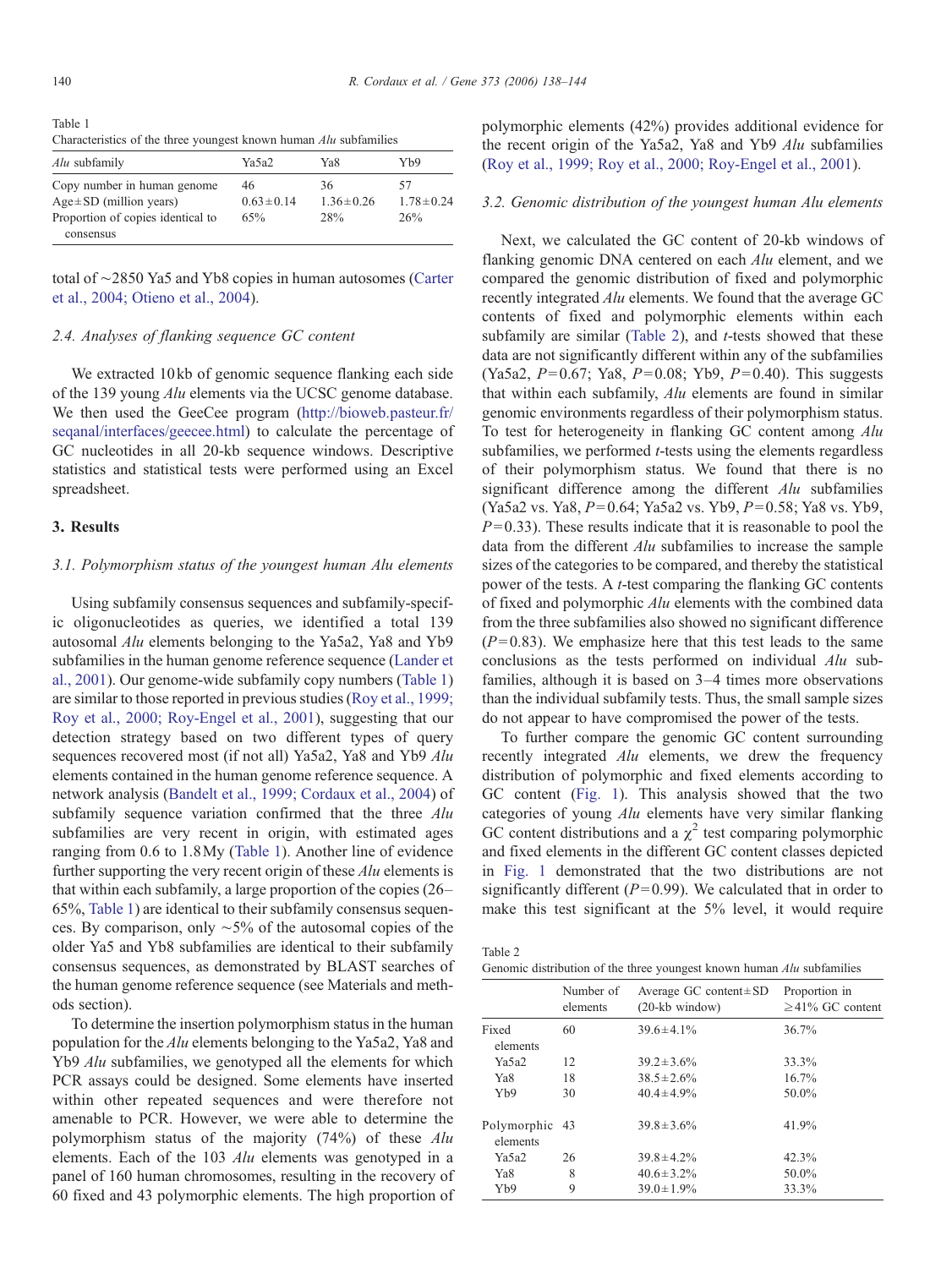<span id="page-4-0"></span>

Fig. 1. Frequency distribution of fixed (black bars) and polymorphic (white bars) elements from the three youngest known human Alu subfamilies  $(n=103)$ , according to the GC content of flanking genomic DNA (20-kb windows).

adding at least 30% more polymorphic elements all from the same most extreme GC content bins (i.e.  $\leq 34.5\%$  or  $> 46.5\%$ ) (i.e. fixed elements cannot have been missed because they are present in all humans including the reference genome). It is highly unlikely that we would have missed such *Alu* elements because: (i) the flanking GC content of young Alu loci that were not amenable to PCR is not skewed towards extreme values (data not shown), and (ii) there is no reason to expect that polymorphic Alu loci not represented in the reference sequence would insert in GC content contexts that would be different from the reference sequence.

Our results indicated that, overall, 35–40% of young Alu elements are found in GC-rich regions of the genome, defined as regions with a GC content equal or higher than the 41% genome-wide average ([Lander et al., 2001](#page-6-0)) [\(Table 2\)](#page-3-0). Contrary to the expectations of a positive selection-based model in which fixed Alu elements would be accumulated in GC-rich regions as compared to polymorphic elements, we actually observed the opposite trend since ∼37% of fixed elements are inserted in GCrich regions vs. ∼42% of polymorphic elements. However, the difference is not statistically significant ( $\chi^2$  test,  $P=0.59$ ). Repeating this analysis for each subfamily separately revealed no significant difference between fixed and polymorphic elements (Ya5a2,  $P=0.60$ ; Ya8,  $P=0.08$ ; Yb9,  $P=0.38$ ).

Our data also indicated that the majority (60–65%) of young Alu elements are found in AT-rich regions of the genome, defined as regions with a GC content lower than the 41% genome-wide average [\(Lander et al., 2001\)](#page-6-0). The trend persists, although less clearly, if we take into account the fact that AT-rich regions represent 58% of the genome ([Lander et al., 2001\)](#page-6-0). These results suggesting a slight preferential insertion of the youngest Alu elements in AT-rich regions therefore concur with previously published results [\(Lander et al., 2001; Chimpanzee Sequencing](#page-6-0) [and Analysis Consortium, 2005; Hackenberg et al., 2005](#page-6-0)).

However, does the trend noted above significantly deviate from a random model of insertion? To address this question, we compared the number of Alu insertions expected in AT-rich and GC-rich regions under a random model of insertion to those observed for all 103 young Alu elements genotyped in this study. Because 58% of the genome consists of AT-rich regions ([Lander](#page-6-0) [et al., 2001](#page-6-0)), a random model of insertion predicts that 60  $(103 \times 58\%)$  *Alu* elements will be in AT-rich regions and 43  $(103 \times 42\%)$  will be in GC-rich regions. We observed that 63 Alu elements are inserted in AT-rich regions and 40 are in GC-rich regions. A  $\chi^2$  test indicated that the apparent insertional bias towards AT-rich regions does not significantly depart from a random model of insertion with respect to GC-richness of the surrounding genomic DNA ( $P= 0.55$ ). When the analysis was repeated with all 139 young Alu elements identified in this study and representing the nearly entire collection of existing Ya5a2, Ya8 and Yb9 elements, we found again that these subfamilies follow a random model of insertion with respect to GC content  $(P= 0.09)$ .

Having performed a number of statistical tests using the same dataset raises the issue of the use of corrections for multiple tests (such as the Bonferroni correction). We note that such corrections would result in lowering the significance threshold of each test to minimize significant tests arising by chance alone. As none of our tests was significant even without correcting for multiple testing, we conclude that the outcomes of the tests are even better supported.

#### 4. Discussion

Our analyses of the youngest known human Alu subfamilies unambiguously show that the genomic distributions of polymorphic and fixed elements with respect to GC content are statistically indistinguishable. This conclusion is supported by a global analysis as well as separate analyses of three different subfamilies of recently integrated "young" Alu elements. This suggests that the patterns we observed cannot be attributed to bias from an atypical Alu subfamily altering the results, and that the relatively small sample sizes of the individual subfamilies did not compromise the power of the tests we employed. Actually, we identified a striking homogeneity in the genomic distribution of three different Alu subfamilies, although their copies have been produced by a number of independent source elements ([Deininger et al., 1992; Cordaux et al., 2004](#page-6-0)). This strongly suggests that our results can be generalized to all recently integrated *Alu* elements, even though our analyses were restricted to only the young elements that are present in the human genome reference sequence and would have missed polymorphic elements that were absent from the reference sequence ([Boissinot et al., 2004; Hedges et al., 2004\)](#page-6-0).

#### 4.1. Recently integrated Alu elements and selection

Because there is no difference in the genomic distribution of fixed and polymorphic elements with respect to GC content, our results provide evidence that young Alu subfamilies are not subject to large amounts of global or genome-wide positive selection in the human genome. This finding has important implications with respect to Alu evolution because it provides evidence that the successful expansion of *Alu* elements was not necessarily a result of their serving a function in their primate host genomes that would have been positively selected. Of course, it could be argued that selective pressures acting on Alu elements may have been high in the past, with strong positive selection operating only when the vast majority of  $\Lambda$ lu elements was produced ∼40My ago [\(Shen et al., 1991; Britten, 1994;](#page-7-0)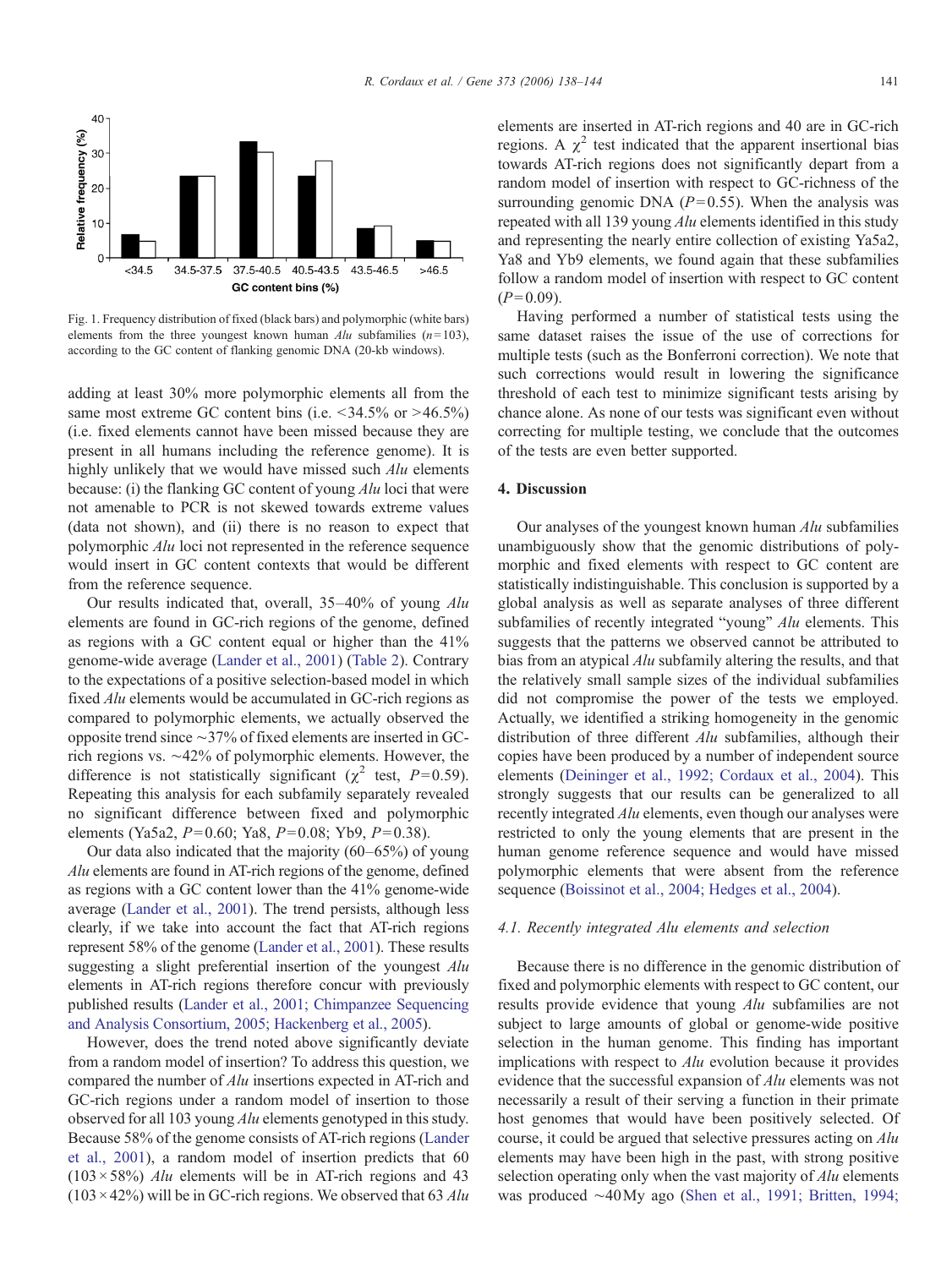[Kapitonov and Jurka, 1996](#page-7-0)). However, it is noteworthy that the burst of Alu amplification ∼40My ago was also accompanied by a burst in the formation of processed pseudogenes [\(Ohshima](#page-6-0) [et al., 2003; Zhang et al., 2003; Marques et al., 2005\)](#page-6-0). If Alu elements had been subject to genome-wide positive selection ∼40My ago, there would be no reason for processed pseudogenes to show a concomitant burst of formation. Since both Alu elements and processed pseudogenes are generated by the same retrotransposition mechanisms [\(Esnault et al., 2000;](#page-6-0) [Dewannieux et al., 2003](#page-6-0)), it appears more likely that the burst of Alu amplification reflects a general burst of retrotransposition rather than positive selection. Consequently, there is currently no evidence to suggest that the amount of positive selection acting on Alu elements might have decreased in the recent past.

Interestingly, our results indicate that the insertion pattern of young Alu elements fits a random model of insertion with respect to GC content. This is consistent with an analysis of the distribution of recently integrated Alu elements inserted in human chromosome 19 [\(Arcot et al., 1998\)](#page-6-0). By contrast, it a priori seems at odds with genome-wide analyses that suggested that young  $Alu$ elements are preferentially inserted in AT-rich regions ([Lander et](#page-6-0) [al., 2001; Chimpanzee Sequencing and Analysis Consortium,](#page-6-0) [2005; Hackenberg et al., 2005](#page-6-0)), although we note that the statistical significance of this observation has not been tested in any of the studies. Even though our data are consistent with the previously reported apparent insertion bias towards AT-rich regions, we show that it is not statistically different from a random insertion model. This finding has important implications because it provides evidence against large levels of genome-wide negative selection acting on young Alu elements.

Indeed, the conditional fixation time for a deleterious allele with a selective disadvantage s is  $(2/s)ln(2N_e)$  generations on average ([Graur and Li, 2000\)](#page-6-0). As the effective population size ( $N_e$ ) of the human species is ~10,000 individuals ([Graur and Li,](#page-6-0) [2000](#page-6-0) and references therein), a deleterious allele with  $s = 0.5\%$ that would reach fixation in the human population is expected to do so in only ∼100,000 years on average (assuming a generation time of 25 years). Given that the probability of fixation of a deleterious allele is extremely small [\(Graur and Li, 2000](#page-6-0)), most deleterious alleles with  $s \geq 0.5\%$  will be lost in much less than ∼100,000 years. In other words, if Alu elements are subject to negative selection, they are expected to be lost very quickly after they inserted in the genome. Therefore, if young *Alu* elements were selected against on a large scale, the impact of negative selection would be expected to already be detectable in the 1–2- My-old Alu subfamilies analyzed in this study. Moreover, it would make sense to expect a significant Alu distribution shift towards AT-rich regions because Alu elements are presumably more likely to be deleterious in GC-rich, gene-rich regions of the genome, as suggested by the de novo Alu insertions involved in genetic disorders [\(Deininger and Batzer, 1999; Chen et al.,](#page-6-0) [2005\)](#page-6-0). Since we find that young Alu elements have inserted randomly in the genome with respect to GC content, we conclude that our data provide evidence against large-scale negative selection acting on Alu elements.

We note that the apparent slight preference of young  $Alu$ elements for AT-rich regions ([Lander et al., 2001; Chimpanzee](#page-6-0)

[Sequencing and Analysis Consortium, 2005; Hackenberg et al.,](#page-6-0) [2005;](#page-6-0) this study) might be the outcome of negative selection against disease-causing Alu insertions in GC-rich regions. However, these deleterious elements seem not to be numerous enough to make the observed distribution differ significantly from a random model of insertion, suggesting that negative selection against *Alu* elements has a limited effect on their overall genomic distribution. This conclusion is also intuitive because it is difficult to envision how primate species could sustain the load of many deleterious Alu insertions constantly bombarding their genomes for tens of My.

#### 4.2. Insight into the remarkable Alu genomic distribution shift

Our results also offer new insight into the discussion about forces potentially responsible for the remarkable shift in Alu genomic distribution towards GC-rich regions. Because polymorphic and fixed *Alu* elements from the youngest subfamilies have indistinguishable genomic distributions that are not skewed towards GC-rich regions of the genome, we conclude that the Alu distribution shift occurs after the fixation of Alu elements. This rules out the role of selection as the mechanism responsible for shaping the genome-wide distribution of Alu elements in the human genome ([Lander et al., 2001](#page-6-0)). The ages of the three young Alu subfamilies we analyzed further indicate that the effect(s) of the mechanism(s) responsible for the distribution shift begin(s) to be detectable only after a subfamily has resided in the genome for at least ∼2My. This timing might even be extended to at least 3–4My, based on comparisons using limited subsets of elements belonging to older Alu subfamilies [\(Arcot et al., 1998; Belle and Eyre-Walker, 2002](#page-6-0)). As an alternative explanation to positive selection of Alu elements in GC-rich regions, the differential loss or deletion of Alu elements from AT-rich regions could also produce the  $Alu$ distribution shift ([Deininger and Batzer, 1999; Brookfield,](#page-6-0) [2001; Lander et al., 2001; Batzer and Deininger, 2002; Jurka et](#page-6-0) [al., 2004](#page-6-0)). This scenario is considered plausible because deletions are presumably better tolerated in AT-rich, genepoor regions than in GC-rich, gene-rich regions, and evidence has been presented showing that unequal homologous recom-bination among Alu elements can result in deletions [\(Hacken](#page-6-0)[berg et al., 2005; van de Lagemaat et al., 2005\)](#page-6-0). By contrast, a recent comparison of the human and chimpanzee genome sequences indicated that the number of human-specific  $Alu–Alu$ recombination-mediated deletions is not biased towards AT-rich regions ([Chimpanzee Sequencing and Analysis Consortium,](#page-6-0) [2005\)](#page-6-0). As such, these deletions would need to be much larger in AT-rich than GC-rich regions so that they could more frequently encompass Alu elements. Although such size difference (if any) alone is unlikely to account for the entire  $Alu$  distribution shift, it may be of interest to investigate this possibility further.

Two other non-selective processes have been suggested as causes for the distribution shift in Alu elements. For instance, it has been observed that the proportion of duplicated Alu elements is slightly higher in GC-rich than in AT-rich regions (although the statistical significance of the difference has not been tested), leading to the suggestion that segmental duplications may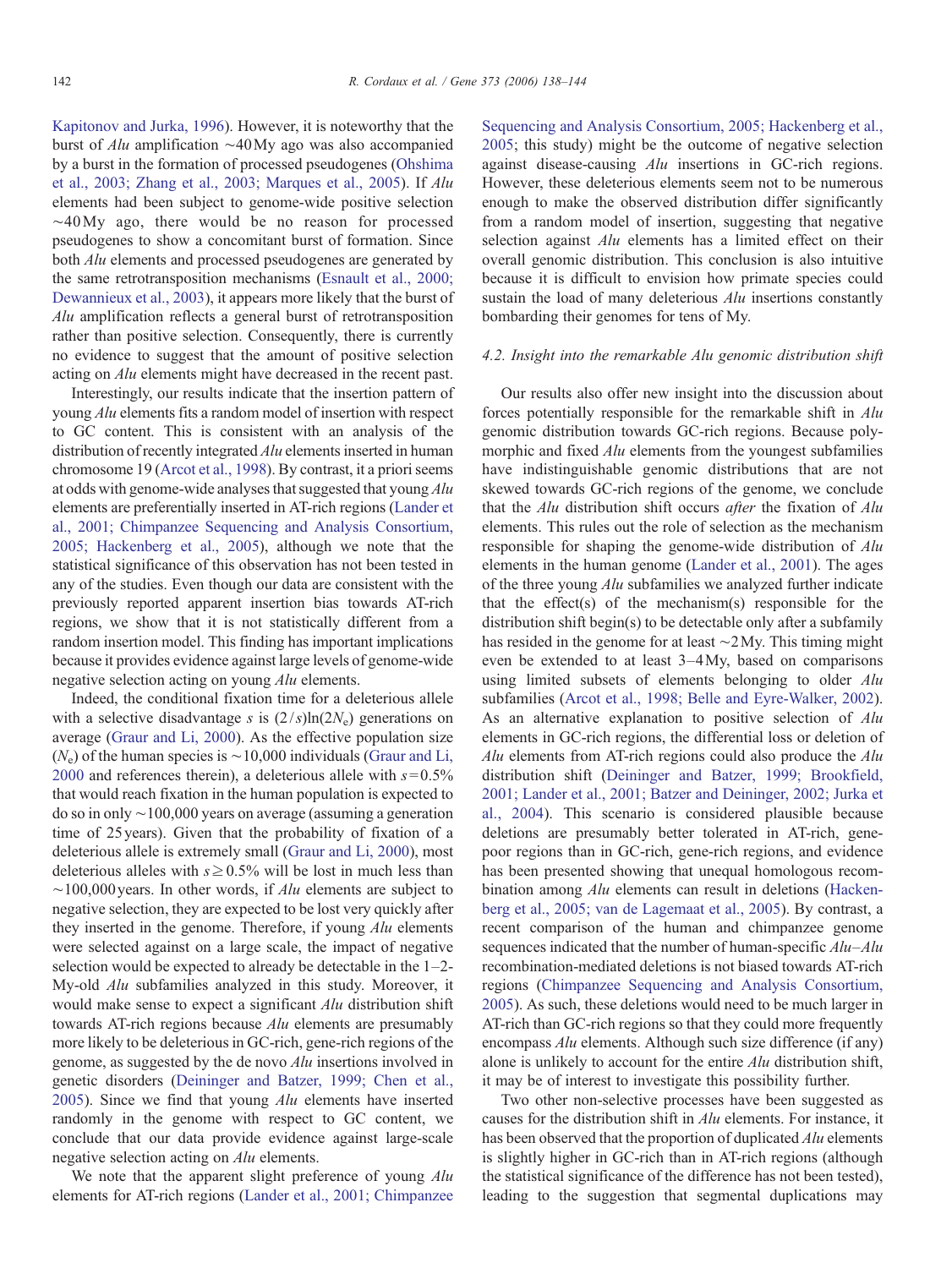<span id="page-6-0"></span>contribute to the accumulation of Alu elements in GC-rich regions (Jurka et al., 2004). Nevertheless, as only ∼2% of Alu elements seem to have resulted from passive duplications (Jurka et al., 2004), it seems unlikely that this process substantially contributed to the Alu distribution shift. Alternatively, the Alu distribution shift could involve a change in insertion site preferences, although the reason for such a change is unclear. Moreover, a past strong insertional bias towards GC-rich regions would be difficult to reconcile with the fact that Alu elements use an L1 element encoded endonuclease for insertion with an ATrich consensus motif (Jurka, 1997; Gentles et al., 2005).

In sum, the factors responsible for shaping the Alu genomic distribution remain largely undetermined. Nevertheless, our results allow narrowing down the spectrum of potentially contributing factors because they provide strong evidence against the involvement of a selective process specifically targeting Alu elements.

#### 5. Conclusion

In this study, we have generated a nearly exhaustive collection of the youngest Alu elements inserted in the human genome reference sequence. We showed that: (i) the genomic distributions of polymorphic and fixed young Alu elements with respect to GC content are statistically indistinguishable, and (ii) young Alu elements follow a random pattern of insertion with respect to GC content. These findings provide strong evidence against massive positive or negative selection acting on human young *Alu* elements. This suggests that young *Alu* elements can be considered as neutral residents of the human genome. Nevertheless, it is undisputed that some particular Alu loci have had negative or positive impacts on the genome. Therefore, we conclude that young Alu elements are essentially neutral residents of the human genome.

#### Acknowledgements

We thank D. Grover, D.J. Hedges and S.W. Herke for constructive discussions. This research was supported by Louisiana Board of Regents Millennium Trust Health Excellence Fund HEF (2000-05)-05, (2000-05)-01 and (2001-06)-02; National Institutes of Health GM 59290, National Science Foundation grants BCS-0218338 and EPS-0346411, and the State of Louisiana Board of Regents Support Fund.

## Appendix A. Supplementary data

Supplementary data associated with this article can be found, in the online version, at [doi:10.1016/j.gene.2006.01.020](http://dx.doi.org/doi:10.1016/j.gene.2006.01.020).

#### References

- Arcot, S.S., et al., 1998. High-resolution cartography of recently integrated human chromosome 19-specific Alu fossils. J. Mol. Biol. 281, 843–856.
- Bailey, J.A., Liu, G., Eichler, E.E., 2003. An Alu transposition model for the origin and expansion of human segmental duplications. Am. J. Hum. Genet. 73, 823–834.
- Bandelt, H.J., Forster, P., Rohl, A., 1999. Median-joining networks for inferring intraspecific phylogenies. Mol. Biol. Evol. 16, 37–48.
- Batzer, M.A., Deininger, P.L., 2002. Alu repeats and human genomic diversity. Nat. Rev., Genet. 3, 370–379.
- Belle, E.M., Eyre-Walker, A., 2002. A test of whether selection maintains isochores using sites polymorphic for Alu and L1 element insertions. Genetics 160, 815–817.
- Boissinot, S., Entezam, A., Young, L., Munson, P.J., Furano, A.V., 2004. The insertional history of an active family of L1 retrotransposons in humans. Genome Res. 14, 1221–1231.
- Britten, R.J., 1994. Evidence that most human Alu sequences were inserted in a process that ceased about 30 million years ago. Proc. Natl. Acad. Sci. U. S. A. 91, 6148–6150.
- Brookfield, J.F., 2001. Selection on Alu sequences? Curr. Biol. 11, R900–R901.
- Carter, A.B., et al., 2004. Genome-wide analysis of the human Alu Yb-lineage. Hum. Genomics 1, 167–178.
- Chen, J.M., Stenson, P.D., Cooper, D.N., Ferec, C., 2005. A systematic analysis of LINE-1 endonuclease-dependent retrotranspositional events causing human genetic disease. Hum. Genet. 117, 411–427.
- Chimpanzee Sequencing and Analysis Consortium, 2005. Initial sequence of the chimpanzee genome and comparison with the human genome. Nature 437, 69–87.
- Cordaux, R., Hedges, D.J., Batzer, M.A., 2004. Retrotransposition of Alu elements: how many sources? Trends Genet. 20, 464–467.
- Deininger, P.L., Batzer, M.A., 1999. Alu repeats and human disease. Mol. Genet. Metab. 67, 183–193.
- Deininger, P.L., Batzer, M.A., Hutchison 3rd, C.A., Edgell, M.H., 1992. Master genes in mammalian repetitive DNA amplification. Trends Genet. 8, 307–311.
- Deininger, P.L., Moran, J.V., Batzer, M.A., Kazazian Jr., H.H., 2003. Mobile elements and mammalian genome evolution. Curr. Opin. Genet. Dev. 13, 651–658.
- Dewannieux, M., Esnault, C., Heidmann, T., 2003. LINE-mediated retrotransposition of marked Alu sequences. Nat. Genet. 35, 41–48.
- Esnault, C., Maestre, J., Heidmann, T., 2000. Human LINE retrotransposons generate processed pseudogenes. Nat. Genet. 24, 363–367.
- Gentles, A.J., Kohany, O., Jurka, J., 2005. Evolutionary diversity and potential recombinogenic role of integration targets of non-LTR retrotransposons. Mol. Biol. Evol. 22, 1983–1991.
- Graur, D., Li, W.H., 2000. Fundamentals of Molecular Evolution, 2 ed. Sinauer Associates, Sunderland.
- Hackenberg, M., Bernaola-Galvan, P., Carpena, P., Oliver, J.L., 2005. The biased distribution of alus in human isochores might be driven by recombination. J. Mol. Evol. 60, 365–377.
- Hedges, D.J., Callinan, P.A., Cordaux, R., Xing, J., Barnes, E., Batzer, M.A., 2004. Differential alu mobilization and polymorphism among the human and chimpanzee lineages. Genome Res. 14, 1068–1075.
- Jurka, J., 1997. Sequence patterns indicate an enzymatic involvement in integration of mammalian retroposons. Proc. Natl. Acad. Sci. U. S. A. 94, 1872–1877.
- Jurka, J., Kohany, O., Pavlicek, A., Kapitonov, V.V., Jurka, M.V., 2004. Duplication, coclustering, and selection of human Alu retrotransposons. Proc. Natl. Acad. Sci. U. S. A. 101, 1268–1272.
- Kapitonov, V., Jurka, J., 1996. The age of Alu subfamilies. J. Mol. Evol. 42, 59–65.
- Lander, E.S., et al., 2001. Initial sequencing and analysis of the human genome. Nature 409, 860–921.
- Marques, A.C., Dupanloup, I., Vinckenbosch, N., Reymond, A., Kaessmann, H., 2005. Emergence of young human genes after a burst of retroposition in primates. PLoS Biol. 3, e357.
- Miyamoto, M.M., Slightom, J.L., Goodman, M., 1987. Phylogenetic relations of humans and African apes from DNA sequences in the psi eta-globin region. Science 238, 369–373.
- Ohshima, K., Hattori, M., Yada, T., Gojobori, T., Sakaki, Y., Okada, N., 2003. Whole-genome screening indicates a possible burst of formation of processed pseudogenes and Alu repeats by particular L1 subfamilies in ancestral primates. Genome Biol. 4, R74.
- Otieno, A.C., et al., 2004. Analysis of the Human Alu Ya-lineage. J. Mol. Biol. 342, 109–118.